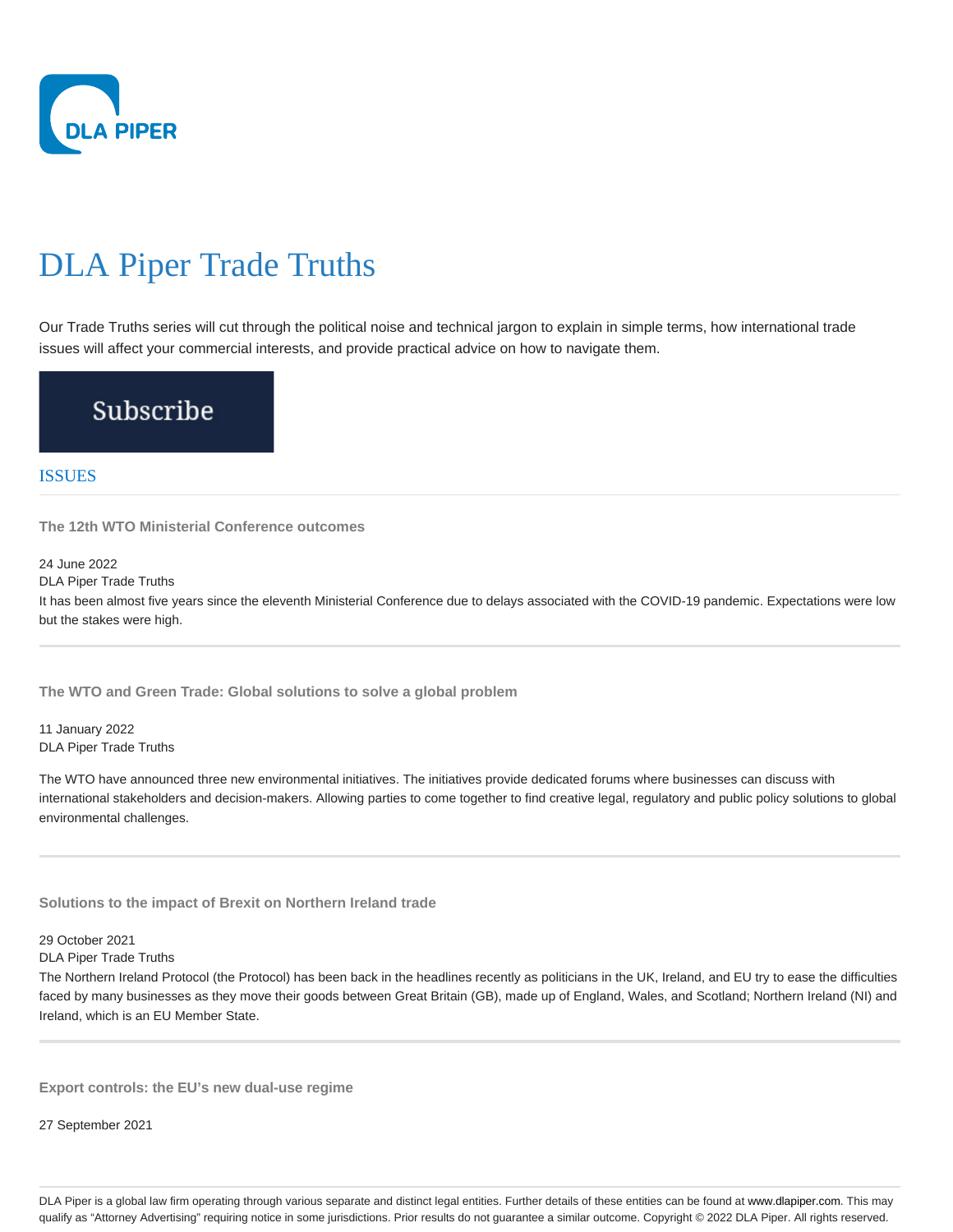#### DLA Piper Trade Truths

The EU has amended numerous aspects of the export control regime by implementing the Recast Dual Use Regulation which governs EU exports of dual-use items. We summarise the key changes and what you'll need to know about dual-use items.

**Further postponement of post-Brexit border checks in Great Britain**

16 September 2021 DLA Piper Trade Truths On 14 September 2021, Lord David Frost, the Brexit Minister, announced an additional delay to the introduction of stage 2 and 3 of the post-Brexit Border Operating Model. This article outlines the details of that delay and what it means for businesses.

**When are non-US products incorporating US products free from US jurisdiction?**

25 August 2021 DLA Piper Trade Truths

This summary article provides key points to consider as well exemptions possible if your non-US manufactured products are subject to US reexport authorization requirements.

# **Establishment of new freeports in England**

29 April 2021 DLA Piper Trade Truths

England announced the location of eight new freeports with the hope they will act as national hubs for global trade and investment across the UK; promote regeneration and job creation as part of the Government's commitment to "levelling up"; and provide hotbeds for innovation.

**Postponement of post-Brexit border checks in Great Britain**

23 March 2021

DLA Piper Trade Truths

The UK Government introduced a Border Operating Model for a phased introduction of full customs and regulatory checks on imports from the EU into Great Britain. It gives supply-chain managers six months more to ensure affected EU imports are ready for the new SPS checks which will be put in place from October.

**EU-UK Trade and Cooperation Agreement: Rules of Origin**

### 8 February 2021

DLA Piper Trade Truths

In this week's article we explore some of the challenges that the Rules of Origin in the Trade and Cooperation Agreement are presenting businesses, and the potential mitigation measures available.

**What happens when trade goes wrong? Understanding trade remedies and what they mean for you**

7 January 2021

DLA Piper is a global law firm operating through various separate and distinct legal entities. Further details of these entities can be found at www.dlapiper.com. This may qualify as "Attorney Advertising" requiring notice in some jurisdictions. Prior results do not guarantee a similar outcome. Copyright @ 2022 DLA Piper. All rights reserved.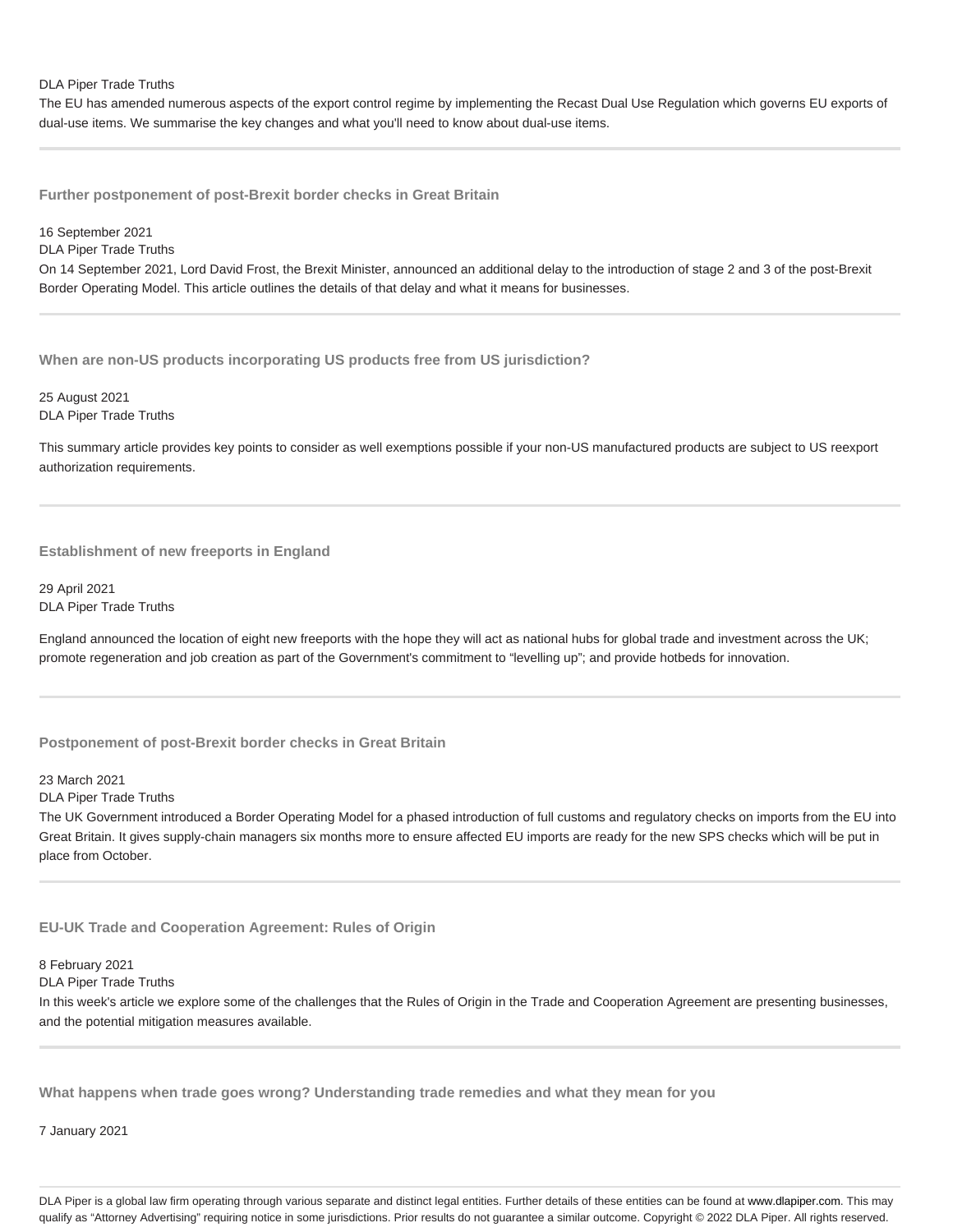#### DLA Piper Trade Truths

Trade remedies have previously been assessed and implemented by the EU on behalf of the UK under the multilateral WTO framework. From 1 January 2021, the UK has implemented an independent trade remedies framework; the aim being to defend UK business interests from potentially injurious market distortion.

**Continuity or Change? Procurement Rules after Brexit**

12 November 2020 DLA Piper Trade Truths

This weeks edition of DLA Piper Trade Turths, we look at how the UK's accession to the WTO's plurilateral procurement agreement is likely to change the UK's procurement regime at the end of the Transition Period.

**A "Global Britain" – the UK's changing role at the World Trade Organisation**

29 October 2020 DLA Piper Trade Truths

This edition of Trade Truths looks at how Brexit will change the UK's relationship with the WTO and sheds light on the election of the new WTO Director-General, and what this means for the UK's post-Brexit future.

**State aid: Levelling the playing field or moving the goalposts?**

21 October 2020

DLA Piper Trade Truths

The European Commission unveiled plans on 17 June 2020 to take a tougher line on subsidised foreign companies in the EU market. Under this proposal, the Commission seeks to "safeguard critical EU companies" in strategic industries such as pharma and agri-food so that they do not fall victim to "hostile takeovers conducted by large dominant player".

**Rules of Origin - what you need to know**

9 October 2020 DLA Piper Trade Truths

With less than two months before the end of the Brexit Transition Period, importers and exporters of goods between the UK and both the EU, and the rest of the world, are preparing for the impact of significant changes to UK and EU trading arrangements upon their businesses and operations. Recent articles in the DLA Piper Trade Truths series have examined the realities of trading on so-called 'World Trade Organisation (WTO) terms', should there be no deal at the end of the Transition Period, including the impact on customs procedures and tariffs on goods, together with the UK's post-Brexit trading landscape.

**Beyond the EU-UK Negotiations: Planning for trade with the rest of the world after Brexit**

30 September 2020

DLA Piper Trade Truths

Whilst clients are rightly focused on the current status of negotiations between the UK and EU, some 12 weeks before the end of the Transition Period, it is easy to lose sight of the impact of Brexit on the UK's trading relationship with the rest of the world and the commercial consequences of this for

DLA Piper is a global law firm operating through various separate and distinct legal entities. Further details of these entities can be found at www.dlapiper.com. This may qualify as "Attorney Advertising" requiring notice in some jurisdictions. Prior results do not guarantee a similar outcome. Copyright @ 2022 DLA Piper. All rights reserved.